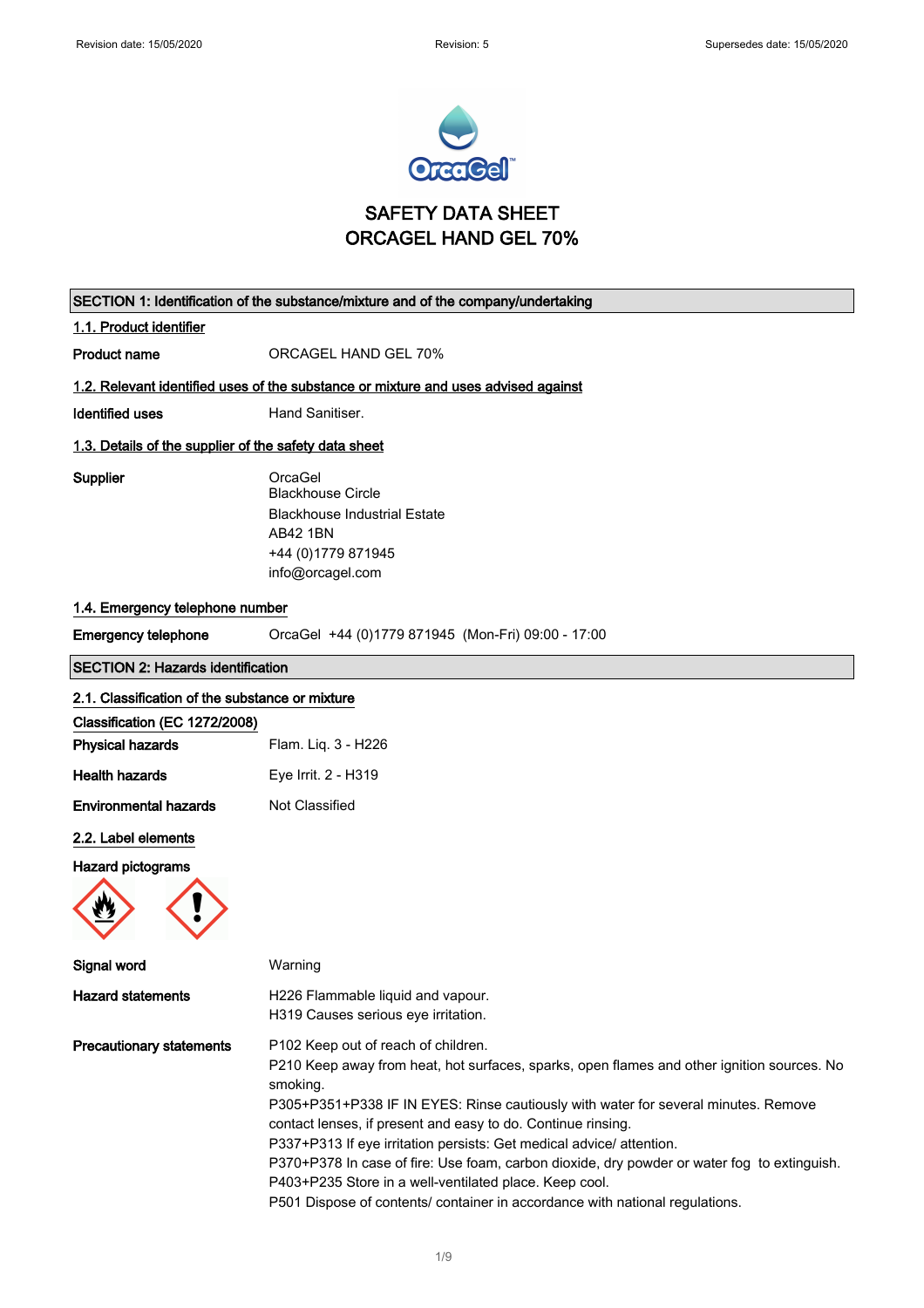# 2.3. Other hazards SECTION 3: Composition/information on ingredients 3.2. Mixtures ETHANOL (ETHYL ALCOHOL) 60-100% CAS number: 64-17-5 Classification Flam. Liq. 2 - H225 Eye Irrit. 2 - H319 Water  $10$ -25% and  $10$ -25% and  $10$ -25% and  $10$ -25% and  $10$ -25% and  $10$ -25% and  $10$ -25% and  $10$ -25% and  $10$ -25% and  $10$ -25% and  $10$ -25% and  $10$ -25% and  $10$ -25% and  $10$ CAS number: 7732-18-5 Classification Not Classified HYDROGEN PEROXIDE SOLUTION 3% <1% CAS number: 7722-84-1 EC number: 231-765-0 Classification Ox. Liq. 1 - H271 Acute Tox. 4 - H302 Acute Tox. 4 - H332 Skin Corr. 1A - H314 Eye Dam. 1 - H318 STOT SE 3 - H335 GLYCEROL <1% CAS number: — Classification Not Classified The full text for all hazard statements is displayed in Section 16. SECTION 4: First aid measures 4.1. Description of first aid measures General information Get medical attention if any discomfort continues. Inhalation **Due to the small packaging, the risk of inhalation is minimal.** Ingestion Do not induce vomiting. Get medical attention immediately. Eye contact Remove any contact lenses and open eyelids wide apart. Rinse immediately with plenty of water. Get medical attention. 4.2. Most important symptoms and effects, both acute and delayed Inhalation No specific symptoms known. Ingestion May cause nausea, headache, dizziness and intoxication. Skin contact None known.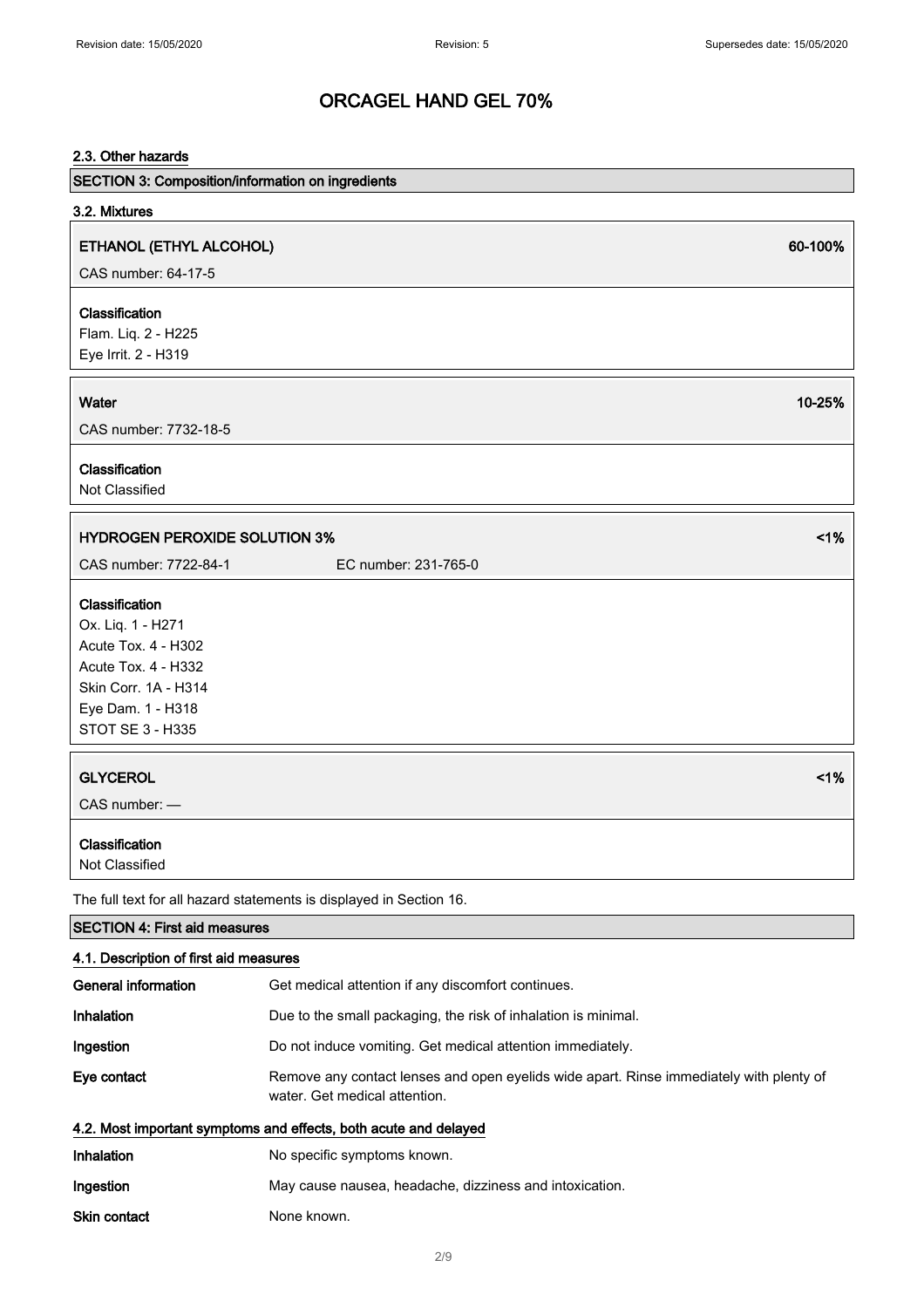| Eye contact                                                | May cause severe eye irritation.                                                                                                                                                                                                                                               |
|------------------------------------------------------------|--------------------------------------------------------------------------------------------------------------------------------------------------------------------------------------------------------------------------------------------------------------------------------|
|                                                            | 4.3. Indication of any immediate medical attention and special treatment needed                                                                                                                                                                                                |
| Notes for the doctor                                       | No specific recommendations.                                                                                                                                                                                                                                                   |
| <b>SECTION 5: Firefighting measures</b>                    |                                                                                                                                                                                                                                                                                |
| 5.1. Extinguishing media                                   |                                                                                                                                                                                                                                                                                |
| Suitable extinguishing media                               | Water spray, fog or mist. Carbon dioxide or dry powder. Dry chemicals.                                                                                                                                                                                                         |
| 5.2. Special hazards arising from the substance or mixture |                                                                                                                                                                                                                                                                                |
| Specific hazards                                           | Extremely flammable liquid and vapour. May form explosive mixture with air at very high<br>concentration.                                                                                                                                                                      |
| <b>Hazardous combustion</b><br>products                    | Oxides of carbon.                                                                                                                                                                                                                                                              |
| 5.3. Advice for firefighters                               |                                                                                                                                                                                                                                                                                |
| Protective actions during<br>firefighting                  | Cool containers exposed to flames with water until well after the fire is out.                                                                                                                                                                                                 |
| Special protective equipment<br>for firefighters           | Wear positive-pressure self-contained breathing apparatus (SCBA) and appropriate protective<br>clothing.                                                                                                                                                                       |
| <b>SECTION 6: Accidental release measures</b>              |                                                                                                                                                                                                                                                                                |
|                                                            | 6.1. Personal precautions, protective equipment and emergency procedures                                                                                                                                                                                                       |
| <b>Personal precautions</b>                                | Wear protective clothing as described in Section 8 of this safety data sheet.                                                                                                                                                                                                  |
| 6.2. Environmental precautions                             |                                                                                                                                                                                                                                                                                |
| <b>Environmental precautions</b>                           | Do not discharge into drains, water courses or onto the ground. Contain spillage with sand,<br>earth or other suitable non-combustible material.                                                                                                                               |
| 6.3. Methods and material for containment and cleaning up  |                                                                                                                                                                                                                                                                                |
| Methods for cleaning up                                    | Eliminate all ignition sources if safe to do so. No smoking, sparks, flames or other sources of<br>ignition near spillage. Provide adequate ventilation. Absorb in vermiculite, dry sand or earth<br>and place into containers. Wash thoroughly after dealing with a spillage. |
| 6.4. Reference to other sections                           |                                                                                                                                                                                                                                                                                |
| Reference to other sections                                | For personal protection, see Section 8.                                                                                                                                                                                                                                        |
| <b>SECTION 7: Handling and storage</b>                     |                                                                                                                                                                                                                                                                                |
| 7.1. Precautions for safe handling                         |                                                                                                                                                                                                                                                                                |
| <b>Usage precautions</b>                                   | Keep away from heat, sparks and open flame. Avoid contact with eyes.                                                                                                                                                                                                           |
|                                                            | 7.2. Conditions for safe storage, including any incompatibilities                                                                                                                                                                                                              |
| <b>Storage precautions</b>                                 | Store in tightly-closed, original container in a dry, cool and well-ventilated place. Keep away<br>from heat, sparks and open flame.                                                                                                                                           |
| Storage class                                              | Flammable liquid storage.                                                                                                                                                                                                                                                      |
| 7.3. Specific end use(s)                                   |                                                                                                                                                                                                                                                                                |
| Specific end use(s)                                        | The identified uses for this product are detailed in Section 1.2.                                                                                                                                                                                                              |
| <b>SECTION 8: Exposure controls/Personal protection</b>    |                                                                                                                                                                                                                                                                                |

#### 8.1. Control parameters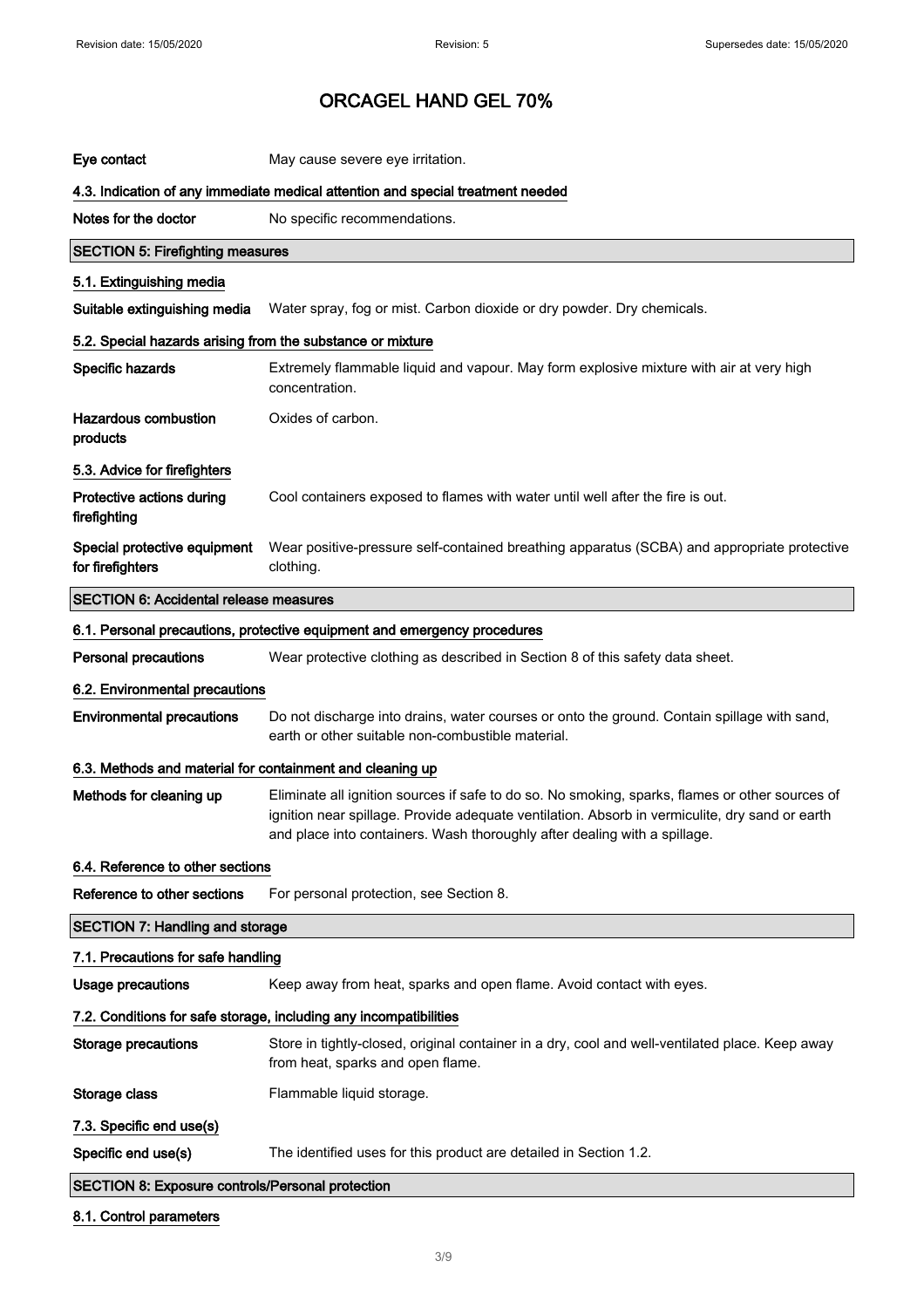#### Occupational exposure limits

Long term exposure limit (8 hour TWA): •1000 ppm •1920 mg/m3 Short term exposure limit – N/A

#### HYDROGEN PEROXIDE SOLUTION 3%

Long-term exposure limit (8-hour TWA): WEL 1 ppm 1.4 mg/m<sup>3</sup> Short-term exposure limit (15-minute): WEL 2 ppm 2.8 mg/m<sup>3</sup> WEL = Workplace Exposure Limit.

#### 8.2. Exposure controls

#### Protective equipment



| Appropriate engineering<br>controls | Not applicable.                                                                                                                                                                                                                                   |
|-------------------------------------|---------------------------------------------------------------------------------------------------------------------------------------------------------------------------------------------------------------------------------------------------|
| Personal protection                 | Materials for protective clothing: GIVE EXCELLENT RESISTANCE: butyl rubber. viton. GIVE<br>GOOD RESISTANCE: neoprene. tetrafluoroethylene. GIVE LESS RESISTANCE: nitrile<br>rubber. polyethylene. GIVE POOR RESISTANCE: natural rubber. PVA. PVC. |
| Eye/face protection                 | No specific eye protection required during normal use. Eyewear complying with an approved<br>standard should be worn if a risk assessment indicates eye contact is possible.                                                                      |
| Hand protection                     | Not applicable.                                                                                                                                                                                                                                   |
| Other skin and body<br>protection   | Not applicable.                                                                                                                                                                                                                                   |
| Hygiene measures                    | Do not smoke in work area. Discard contaminated shoes and clothing.                                                                                                                                                                               |
| Respiratory protection              | Not applicable.                                                                                                                                                                                                                                   |

### SECTION 9: Physical and chemical properties

#### 9.1. Information on basic physical and chemical properties

| Appearance                                      | Liquid                                                      |
|-------------------------------------------------|-------------------------------------------------------------|
| Colour                                          | Colourless.                                                 |
| Odour                                           | Alcohol odour. Pleasant odour.                              |
| рH                                              | $6.0 - 7.5$                                                 |
| Melting point                                   | -114 °C / -173.2 °F                                         |
| Initial boiling point and range                 | 78 °C / 172.4 °F                                            |
| Flash point                                     | 12.85 - 13 °C                                               |
| Flammability (solid, gas)                       | Highly flammable liquid and vapour.                         |
| Upper/lower flammability or<br>explosive limits | Lower $-3.3$ vol $%$<br>Upper $-19.0$ vol %                 |
| <b>Relative density</b>                         | 0.789                                                       |
| Solubility(ies)                                 | 789g/L@ 20 °C                                               |
| Oxidising properties                            | Does not meet the criteria for classification as oxidising. |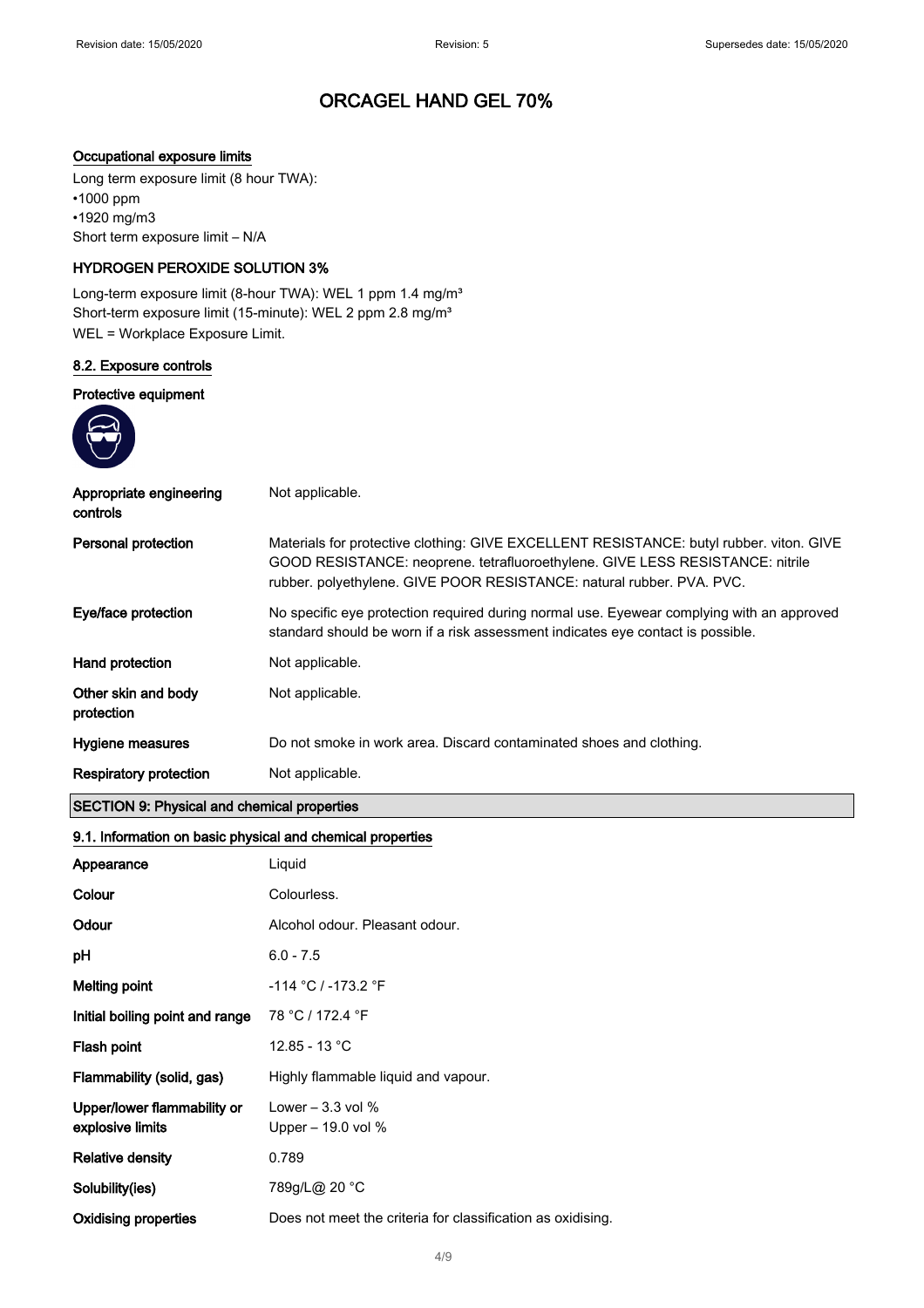| 9.2. Other information                           |                                                                                                                     |
|--------------------------------------------------|---------------------------------------------------------------------------------------------------------------------|
| Molecular weight                                 | 46.07                                                                                                               |
| <b>SECTION 10: Stability and reactivity</b>      |                                                                                                                     |
| 10.1. Reactivity                                 |                                                                                                                     |
| Reactivity                                       | There are no known reactivity hazards associated with this product.                                                 |
| 10.2. Chemical stability                         |                                                                                                                     |
| <b>Stability</b>                                 | No particular stability concerns.                                                                                   |
| 10.3. Possibility of hazardous reactions         |                                                                                                                     |
| 10.4. Conditions to avoid                        |                                                                                                                     |
| <b>Conditions to avoid</b>                       | Keep away from heat, sparks and open flame.                                                                         |
| 10.5. Incompatible materials                     |                                                                                                                     |
| Materials to avoid                               | No specific material or group of materials is likely to react with the product to produce a<br>hazardous situation. |
| 10.6. Hazardous decomposition products           |                                                                                                                     |
| Hazardous decomposition<br>products              | Oxides of carbon.                                                                                                   |
| <b>SECTION 11: Toxicological information</b>     |                                                                                                                     |
| 11.1. Information on toxicological effects       |                                                                                                                     |
| Acute toxicity - oral                            |                                                                                                                     |
| Summary                                          | Not classified.                                                                                                     |
| Acute toxicity - dermal                          |                                                                                                                     |
| Summary                                          | Not classified                                                                                                      |
| Acute toxicity - inhalation                      |                                                                                                                     |
| Summary                                          | Not classified.                                                                                                     |
| Skin corrosion/irritation                        |                                                                                                                     |
| Summary                                          | No adverse effect observed                                                                                          |
| Serious eye damage/irritation                    |                                                                                                                     |
| Summary                                          | Eye Irritation                                                                                                      |
| <b>Respiratory sensitisation</b><br>Summary      | No adverse effect observed                                                                                          |
| Skin sensitisation                               |                                                                                                                     |
| Summary                                          | No sensitising effect known.                                                                                        |
| Germ cell mutagenicity<br>Summary                | Based on available data, the classification criteria are not met.                                                   |
|                                                  |                                                                                                                     |
| Carcinogenicity<br>Summary                       | Does not contain any substances known to be carcinogenic.                                                           |
| Reproductive toxicity<br>Summary                 | Based on available data, the classification criteria are not met.                                                   |
| Specific target organ toxicity - single exposure |                                                                                                                     |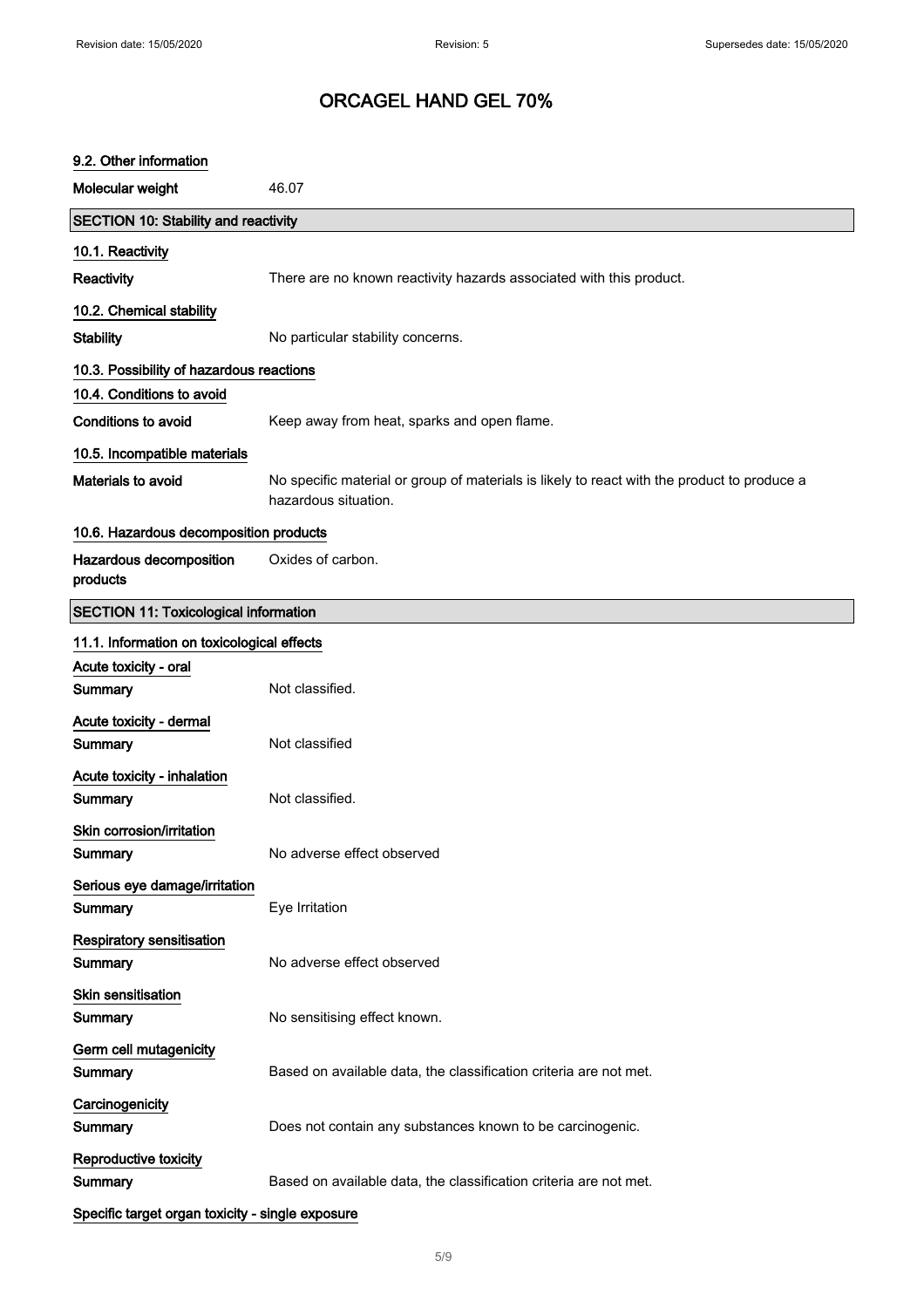| Summary                                              | Not Classified                                                                                                                                                                                                                                                                                                                                                                                                                                                                                                                                           |
|------------------------------------------------------|----------------------------------------------------------------------------------------------------------------------------------------------------------------------------------------------------------------------------------------------------------------------------------------------------------------------------------------------------------------------------------------------------------------------------------------------------------------------------------------------------------------------------------------------------------|
| Specific target organ toxicity - repeated exposure   |                                                                                                                                                                                                                                                                                                                                                                                                                                                                                                                                                          |
| Summary                                              | Not classified                                                                                                                                                                                                                                                                                                                                                                                                                                                                                                                                           |
| <b>Aspiration hazard</b><br><b>Aspiration hazard</b> | Based on available data the classification criteria are not met.                                                                                                                                                                                                                                                                                                                                                                                                                                                                                         |
| Inhalation                                           | No specific health hazards known.                                                                                                                                                                                                                                                                                                                                                                                                                                                                                                                        |
| Ingestion                                            | May cause nausea, headache, dizziness and intoxication.                                                                                                                                                                                                                                                                                                                                                                                                                                                                                                  |
| Skin contact                                         | Skin irritation should not occur when used as recommended.                                                                                                                                                                                                                                                                                                                                                                                                                                                                                               |
| Eye contact                                          | Irritating to eyes. Symptoms following overexposure may include the following: Redness.                                                                                                                                                                                                                                                                                                                                                                                                                                                                  |
| <b>SECTION 12: Ecological information</b>            |                                                                                                                                                                                                                                                                                                                                                                                                                                                                                                                                                          |
| Ecotoxicity                                          | The product is not expected to be hazardous to the environment.                                                                                                                                                                                                                                                                                                                                                                                                                                                                                          |
| 12.1. Toxicity                                       |                                                                                                                                                                                                                                                                                                                                                                                                                                                                                                                                                          |
| <b>Toxicity</b>                                      | The product is not expected to be toxic to aquatic organisms.                                                                                                                                                                                                                                                                                                                                                                                                                                                                                            |
| 12.2. Persistence and degradability                  |                                                                                                                                                                                                                                                                                                                                                                                                                                                                                                                                                          |
|                                                      | Persistence and degradability The product is expected to be biodegradable.                                                                                                                                                                                                                                                                                                                                                                                                                                                                               |
| 12.3. Bioaccumulative potential                      |                                                                                                                                                                                                                                                                                                                                                                                                                                                                                                                                                          |
| <b>Bioaccumulative potential</b>                     | No data available on bioaccumulation.                                                                                                                                                                                                                                                                                                                                                                                                                                                                                                                    |
| 12.4. Mobility in soil                               |                                                                                                                                                                                                                                                                                                                                                                                                                                                                                                                                                          |
| <b>Mobility</b>                                      | Soluble in water.                                                                                                                                                                                                                                                                                                                                                                                                                                                                                                                                        |
| 12.5. Results of PBT and vPvB assessment             |                                                                                                                                                                                                                                                                                                                                                                                                                                                                                                                                                          |
| Results of PBT and vPvB<br>assessment                | This product does not contain any substances classified as PBT or vPvB.                                                                                                                                                                                                                                                                                                                                                                                                                                                                                  |
| 12.6. Other adverse effects                          |                                                                                                                                                                                                                                                                                                                                                                                                                                                                                                                                                          |
| Other adverse effects                                | None known.                                                                                                                                                                                                                                                                                                                                                                                                                                                                                                                                              |
| <b>SECTION 13: Disposal considerations</b>           |                                                                                                                                                                                                                                                                                                                                                                                                                                                                                                                                                          |
| 13.1. Waste treatment methods                        |                                                                                                                                                                                                                                                                                                                                                                                                                                                                                                                                                          |
| <b>Disposal methods</b>                              | Waste is classified as hazardous waste. Dispose of waste product or used containers in<br>accordance with local regulations Contaminated Packaging<br>Dispose of this container to hazardous or special waste collection point. Empty containers<br>retain product residue, (liquid and/or vapour), and can be dangerous. Keep product and empty<br>container away from heat and sources of ignition.<br>European Waste Catalogue (EWC)<br>According to the European Waste Catalogue, Waste Codes are not product specific, but<br>application specific. |
| <b>SECTION 14: Transport information</b>             |                                                                                                                                                                                                                                                                                                                                                                                                                                                                                                                                                          |
| 14.1. UN number                                      |                                                                                                                                                                                                                                                                                                                                                                                                                                                                                                                                                          |
| UN No. (ADR/RID)                                     | 1170                                                                                                                                                                                                                                                                                                                                                                                                                                                                                                                                                     |
| UN No. (IMDG)                                        | 1170                                                                                                                                                                                                                                                                                                                                                                                                                                                                                                                                                     |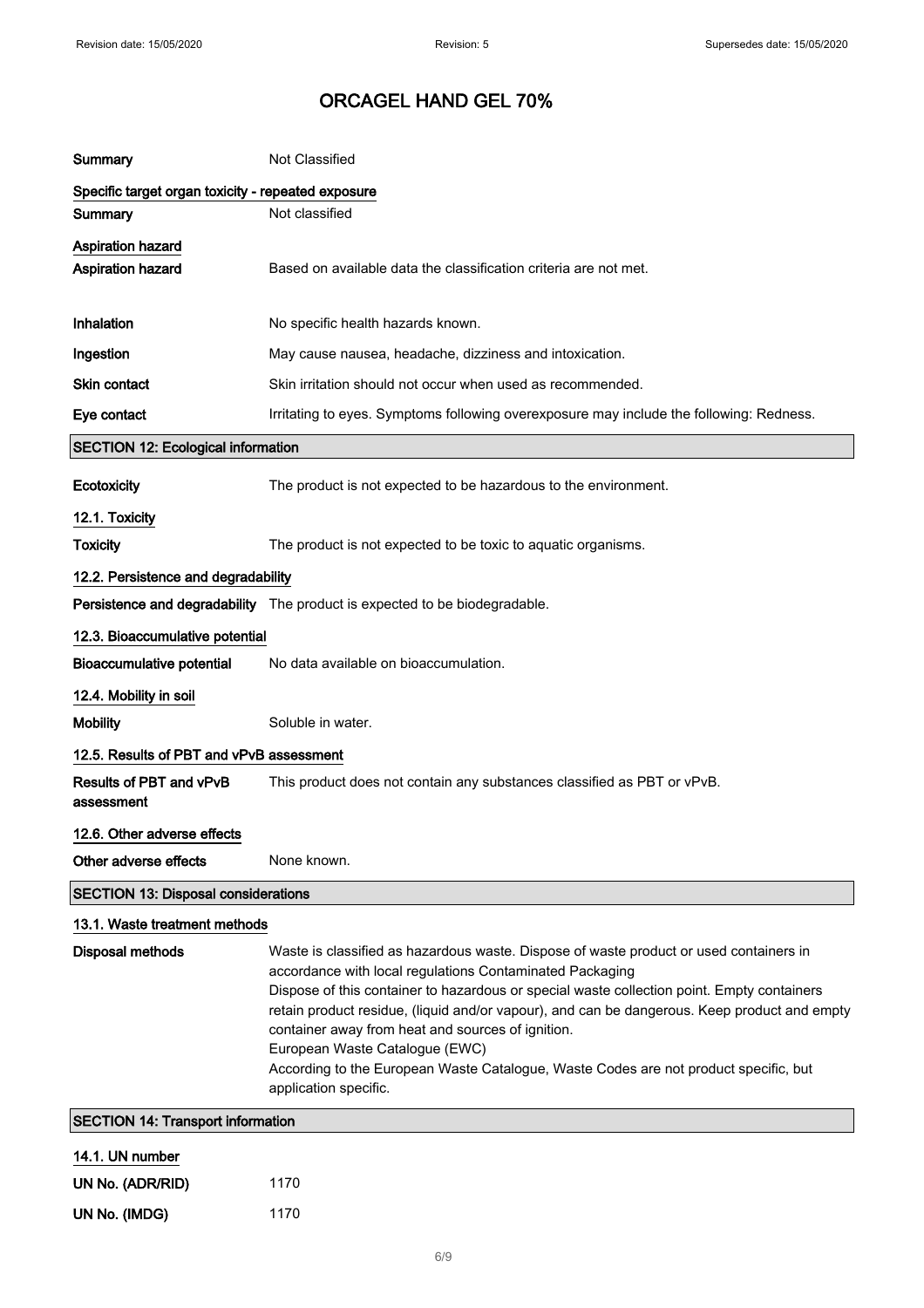| UN No. (ICAO)                                                            | 1170                                                                                             |
|--------------------------------------------------------------------------|--------------------------------------------------------------------------------------------------|
| UN No. (ADN)                                                             | 1170                                                                                             |
| 14.2. UN proper shipping name                                            |                                                                                                  |
| Proper shipping name<br>(ADR/RID)                                        | ETHANOL (ETHYL ALCOHOL) or ETHANOL SOLUTION (ETHYL ALCOHOL SOLUTION)                             |
|                                                                          | Proper shipping name (IMDG) ETHANOL (ETHYL ALCOHOL) or ETHANOL SOLUTION (ETHYL ALCOHOL SOLUTION) |
| Proper shipping name (ICAO)                                              | ETHANOL (ETHYL ALCOHOL) or ETHANOL SOLUTION (ETHYL ALCOHOL SOLUTION)                             |
| Proper shipping name (ADN)                                               | ETHANOL (ETHYL ALCOHOL) or ETHANOL SOLUTION (ETHYL ALCOHOL SOLUTION)                             |
| 14.3. Transport hazard class(es)                                         |                                                                                                  |
| <b>ADR/RID class</b>                                                     | 3                                                                                                |
| <b>ADR/RID classification code</b>                                       | F <sub>1</sub>                                                                                   |
| <b>ADR/RID label</b>                                                     | 3                                                                                                |
| <b>IMDG class</b>                                                        | 3                                                                                                |
| ICAO class/division                                                      | 3                                                                                                |
| <b>ADN</b> class                                                         | 3                                                                                                |
| <b>Transport labels</b>                                                  |                                                                                                  |
| 14.4. Packing group                                                      |                                                                                                  |
| ADR/RID packing group                                                    | $\mathbf{III}$                                                                                   |
| <b>IMDG packing group</b>                                                | Ш                                                                                                |
| ICAO packing group                                                       | III                                                                                              |
| ADN packing group                                                        | $\mathbf{III}$                                                                                   |
| 14.5. Environmental hazards                                              |                                                                                                  |
| Environmentally hazardous substance/marine pollutant<br>No.              |                                                                                                  |
| 14.6. Special precautions for user                                       |                                                                                                  |
| EmS                                                                      | $F-E$ , S-D                                                                                      |
| ADR transport category                                                   | 2                                                                                                |
| <b>Emergency Action Code</b>                                             | $-2YE$                                                                                           |
| <b>Hazard Identification Number</b><br>(ADR/RID)                         | 33                                                                                               |
| <b>Tunnel restriction code</b>                                           | (D/E)                                                                                            |
| 14.7. Transport in bulk according to Annex II of MARPOL and the IBC Code |                                                                                                  |
| <b>SECTION 15: Regulatory information</b>                                |                                                                                                  |

15.1. Safety, health and environmental regulations/legislation specific for the substance or mixture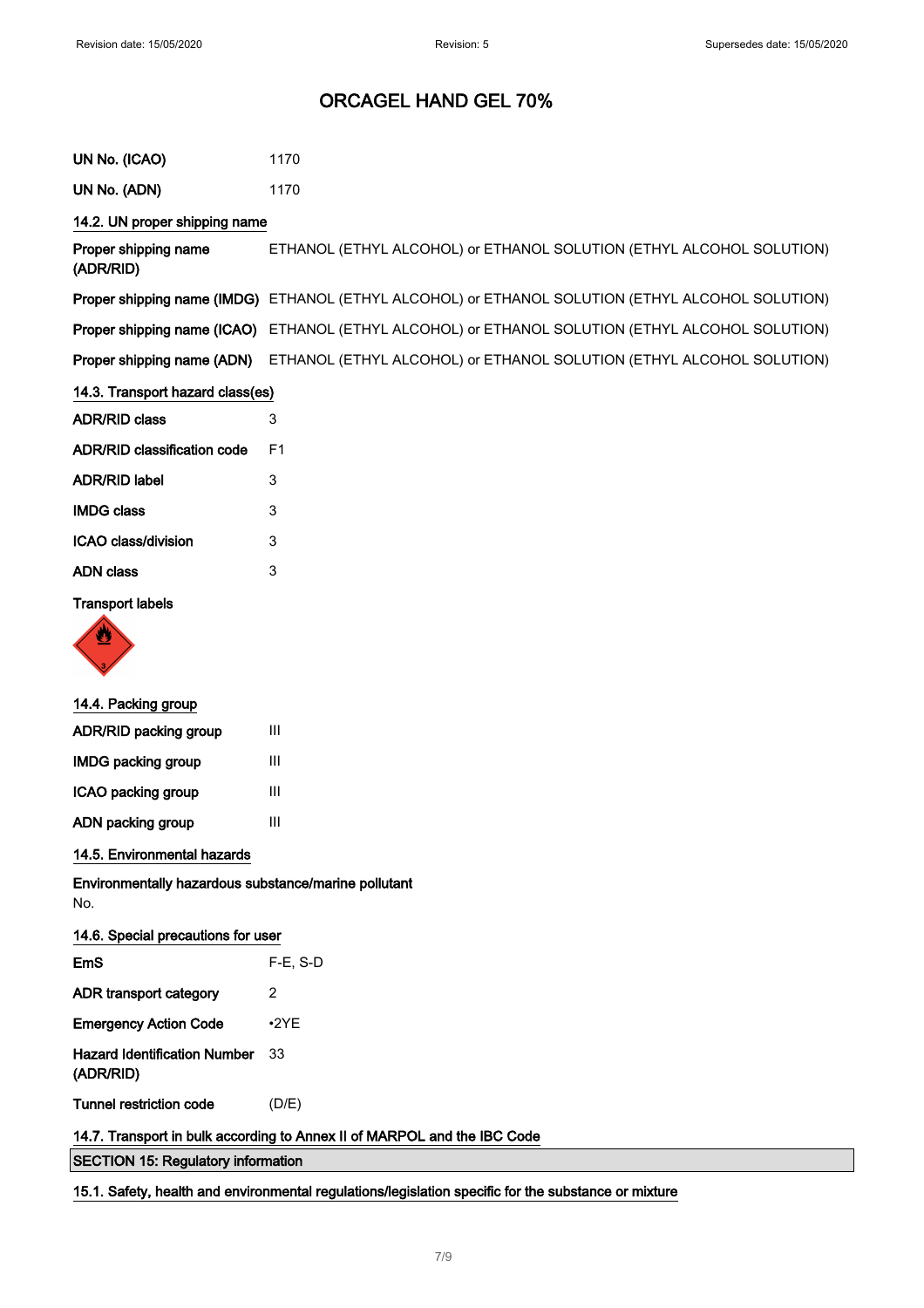| <b>National regulations</b> | •CDG: Carriage of dangerous goods<br>•CHIP: Chemicals (Hazard Information and Packaging for Supply)<br>•CLP: Classification, Labelling and Packaging of Substances and Mixtures (CLP Regulation),<br>adopting in the EU the Globally Harmonised System (GHS)<br>•COSHH: Control of substances hazardous to health<br>• DSEAR: The Dangerous Substances and Explosive Atmospheres Regulations 2002<br>(DSEAR) |
|-----------------------------|--------------------------------------------------------------------------------------------------------------------------------------------------------------------------------------------------------------------------------------------------------------------------------------------------------------------------------------------------------------------------------------------------------------|
|                             | •REACH: Registration, Evaluation, Authorisation & restriction of CHemicals (REACH)                                                                                                                                                                                                                                                                                                                           |

#### 15.2. Chemical safety assessment

| <b>SECTION 16: Other information</b>                        |                                                                                                                                                                                                                                                                                                                                                                                                                                                                                                                                                                                                                                                                                                                                                                                                  |
|-------------------------------------------------------------|--------------------------------------------------------------------------------------------------------------------------------------------------------------------------------------------------------------------------------------------------------------------------------------------------------------------------------------------------------------------------------------------------------------------------------------------------------------------------------------------------------------------------------------------------------------------------------------------------------------------------------------------------------------------------------------------------------------------------------------------------------------------------------------------------|
| Abbreviations and acronyms<br>used in the safety data sheet | <b>CASChemical Abstracts Service</b><br>CDGCarriage of dangerous goods<br>CHIPChemicals (Hazard Information and Packaging for Supply)<br>CLPClassification, Labelling and Packaging of Substances and Mixtures Regulation<br>COSHH Control of substances hazardous to health<br>DSEARDangerous Substances and Explosive Atmospheres Regulations 2002<br>EC50 Effective Concentration 50%<br><b>EWCEuropean Waste Code</b><br>LC50 Lethal Concentration 50%<br>LD50 lethal Dose 50%<br>PBTPersistent, bioaccumulative and toxic substances<br>REACHRegistration, Evaluation, Authorisation & restriction of CHemicals (REACH)<br><b>TWATime Weighted Average</b><br>VOCVolatile Organic Compound<br>VPvBVery high persistent, bioaccumulative and toxic substances<br>WELWorkplace Exposure Limit |
| General information                                         | Use biocides safely. Always read the label and product information before use. Only trained<br>personnel should use this material.                                                                                                                                                                                                                                                                                                                                                                                                                                                                                                                                                                                                                                                               |
| Key literature references and<br>sources for data           | Where Exposure Scenarios for the substances listed in Section 3 are available they have<br>been assessed for the uses identified in this data sheet or on the product label and the<br>appropriate relevant information is incorporated into this Safety Data Sheet.                                                                                                                                                                                                                                                                                                                                                                                                                                                                                                                             |
| <b>Revision date</b>                                        | 15/05/2020                                                                                                                                                                                                                                                                                                                                                                                                                                                                                                                                                                                                                                                                                                                                                                                       |
| <b>Revision</b>                                             | 5                                                                                                                                                                                                                                                                                                                                                                                                                                                                                                                                                                                                                                                                                                                                                                                                |
| Supersedes date                                             | 15/05/2020                                                                                                                                                                                                                                                                                                                                                                                                                                                                                                                                                                                                                                                                                                                                                                                       |
| SDS number                                                  | 23313                                                                                                                                                                                                                                                                                                                                                                                                                                                                                                                                                                                                                                                                                                                                                                                            |
| Hazard statements in full                                   | H225 Highly flammable liquid and vapour.<br>H226 Flammable liquid and vapour.<br>H271 May cause fire or explosion; strong oxidiser.<br>H302 Harmful if swallowed.<br>H314 Causes severe skin burns and eye damage.<br>H318 Causes serious eye damage.<br>H319 Causes serious eye irritation.<br>H332 Harmful if inhaled.<br>H335 May cause respiratory irritation.                                                                                                                                                                                                                                                                                                                                                                                                                               |

### DIRECTIONS FOR USE

PRODUCT LOGO